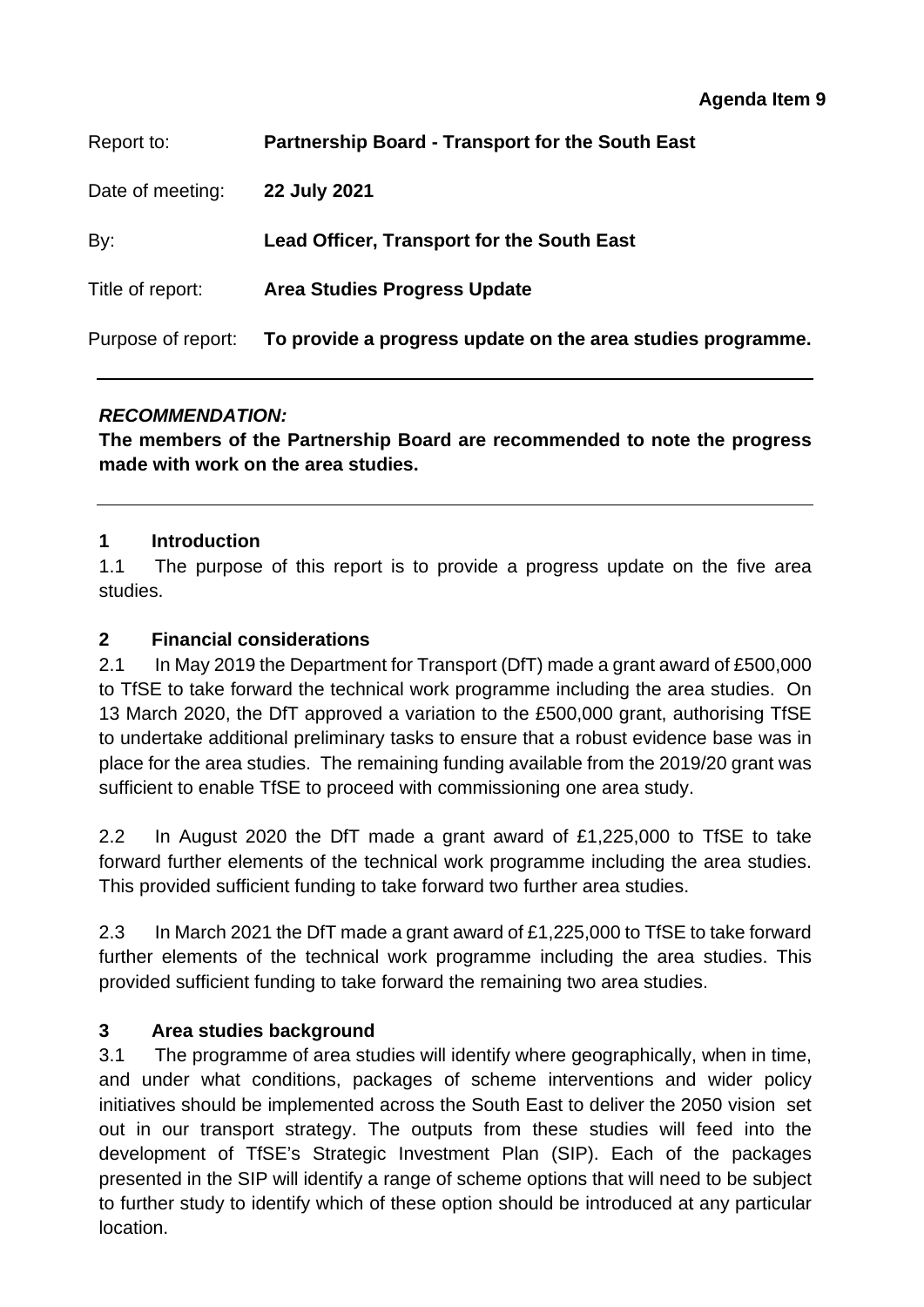3.2 The specific geographic location and movement types within scope for each study along with their sequencing and programme for delivery was agreed at the Partnership Board meeting on 22 October 2020. Five area studies are to be carried out; two focusing on orbital movements and three focusing on radial movements across the TfSE geography.

3.3 A programme showing the timescales for undertaking the studies and the Strategic Investment Plan is shown at Appendix 1. A diagram showing the stages and steps of work to be undertaken through the area studies, along with each study's relative progress is shown at Appendix 2.

### **4 Area studies progress update**

### Outer Orbital Area Study

4.1 The outer orbital area study commenced in August 2020 and work is progressing well. Stage B (evidence base development) which will set out the need for intervention and identify study specific aims and objectives is complete. Work is progressing well with Stage C (option generation and assessment). A long list of potential interventions was prepared, drawn from a variety of sources including review of other strategies/plans, stakeholder input, and wider thinking from the project team including various subject matter experts. These have been assessed against the agreed objectives using a multi-criteria assessment framework (MCAF), and the better performing interventions have been bundled into potential packages of interventions. Further assessment and modelling work to refine the packages is underway utilising the SEELUM model that was developed for the transport strategy.

4.2 The timescales for the outer orbital study have been further extended to allow for some refinement of the long list assessment and SEELUM modelling processes. This has had no impact to the overall area studies programme and lessons learned from this stage will be incorporated into subsequent area studies.

# Inner Orbital and South Central Radial Area Studies

4.3 Mobilisation of the inner orbital and south central radial studies commenced in December 2020. Both studies are progressing well and benefitting from experience gained and lessons learned in the outer orbital study. Stage B (evidence base development) which sets out the need for intervention and identifes study specific aims and objectives is complete. Work has now started on Stage C (option generation and assessment) with long lists of potential interventions now being assessed against the agreed objectives using the MCAF.

# South West Radial and South East Radial Area Studies

4.4 Following confirmation of the 2021/22 grant from DfT, the south west radial and south east radial studies commenced in May 2021. With much of the evidence base already prepared and with the benefit of lessons learned from earlier studies they are progressing at a faster pace and are close to completing Stage B (evidence base development) and are starting to identify their study specific aims and objectives. Work will soon start on Stage C (option generation and assessment) when long lists of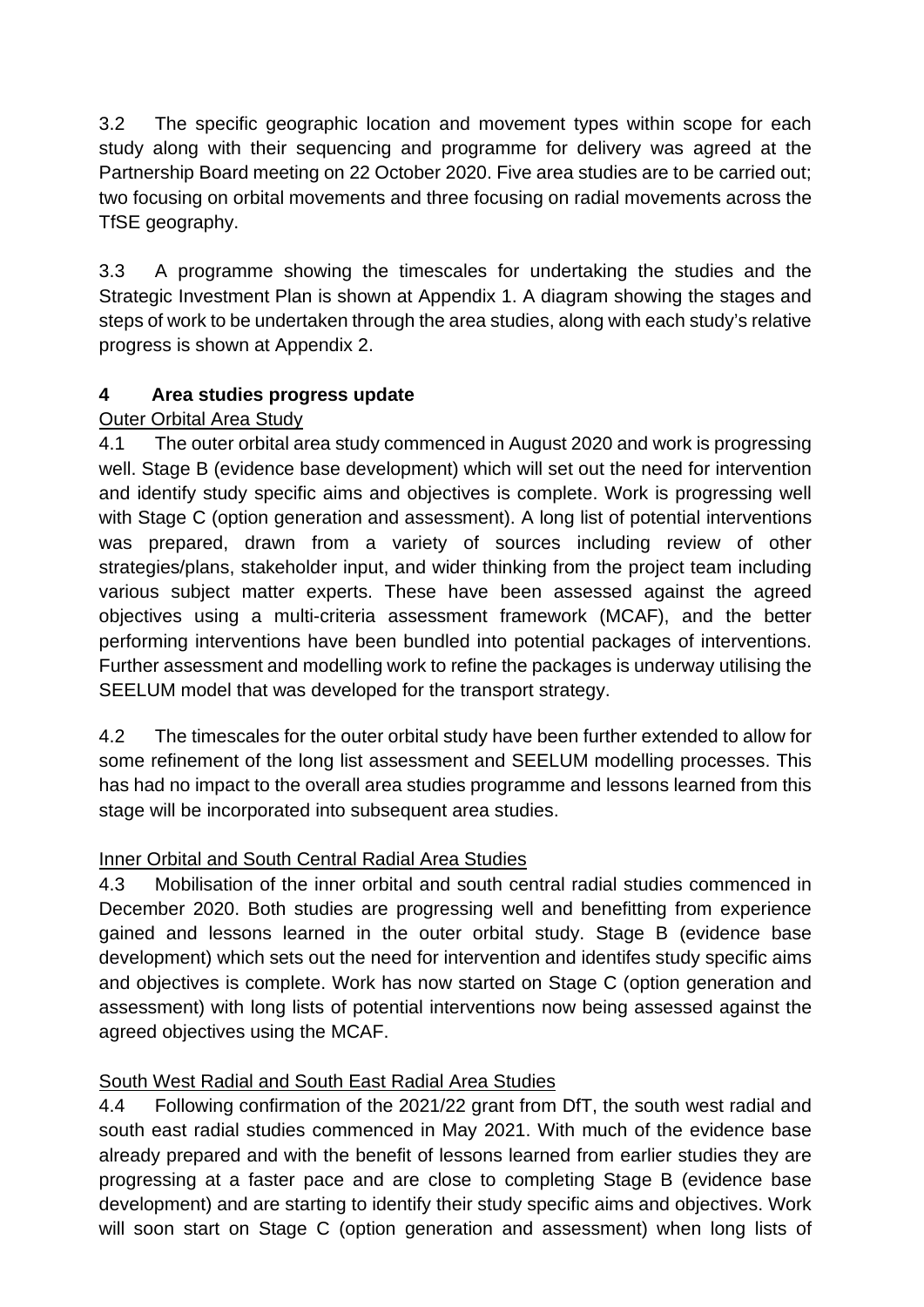potential interventions will be prepared for assessment against the objectives once these are agreed.

# **5 Stakeholder engagement**

5.1 Stakeholders have been engaged throughout the area studies development with area specific working group discussions providing the opportunity for detailed technical input and challenge from TfSE's constituent authorites and other key stakeholders as the work progresses. Initially these groups were set to meet on a monthly basis, but recognising the pressures this was putting on our constituent authorities, a more streamlined approach has now been adopted with a reduced number of working group meetings now scheduled at specific points in the programme where more targeted input and feedback is required. This revised format is working much better and we are receiving a high level of engagement from our constituent authories who are providing valuable insight and challenge as the studies progress.

5.2 An area study forum has also been convened for each study and these will meet three times during the study's progress to feed in wider stakeholder views at key points, including setting the objectives for the study and inputting into the long lists. To date there have been two forum meetings each of the outer orbital, inner orbital and south central radial studies and one meeting for each of the south west radial and south east radial studies, and there has been a very good level of engagement from those stakeholders attending these meetings.

# **6 Conclusions and recommendations**

6.1 The Partnership Board is recommended to note the work undertaken to date and the progress made with the area study work programme. A further progress update on the area studies will be presented to the Partnership Board at the October 2021 meeting.

**RUPERT CLUBB Lead Officer Transport for the South East** 

Contact Officer: Sarah Valentine Tel. No. 07710 394355 Email: sarah.valentine@eastsussex.gov.uk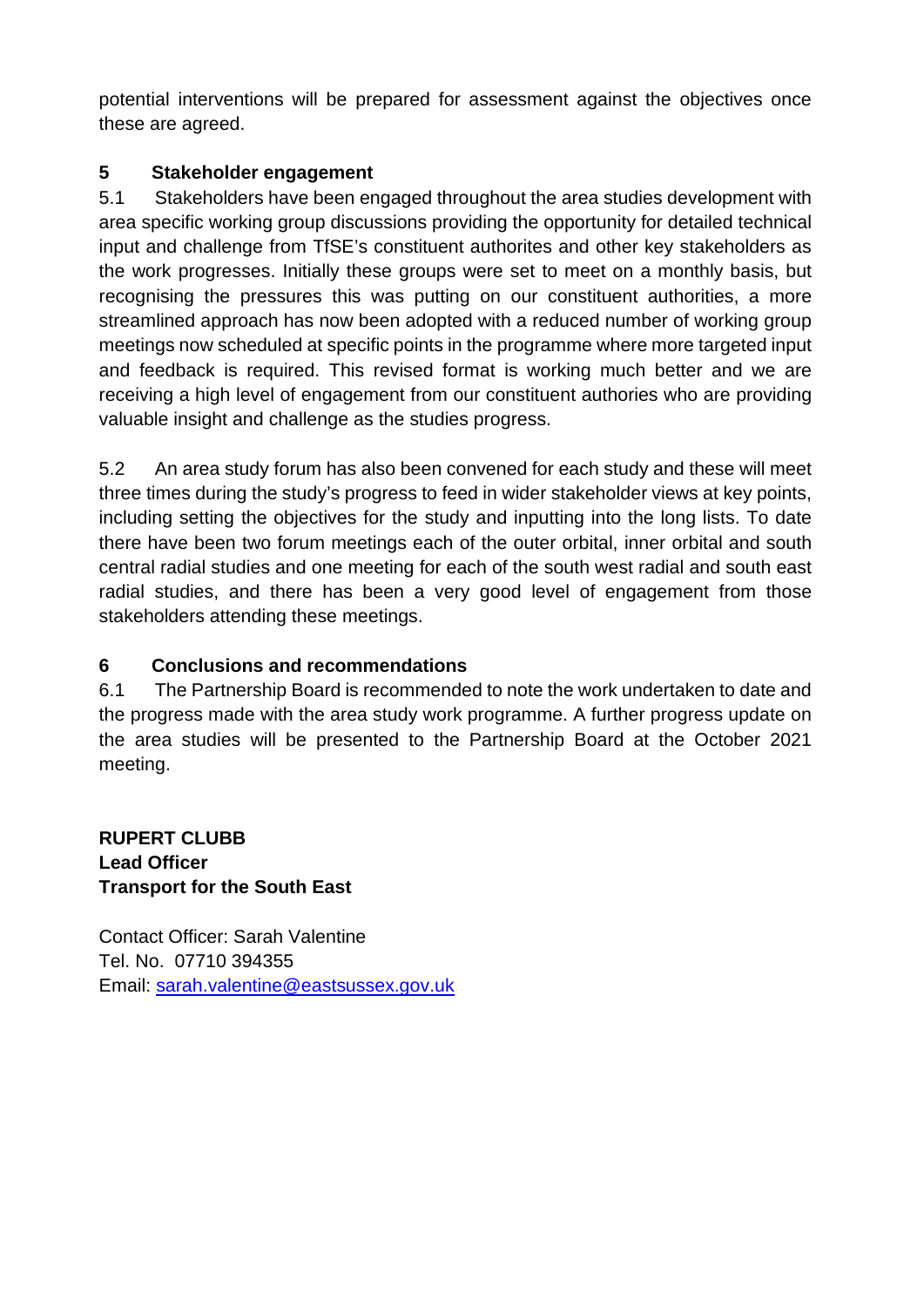

Appendix 1